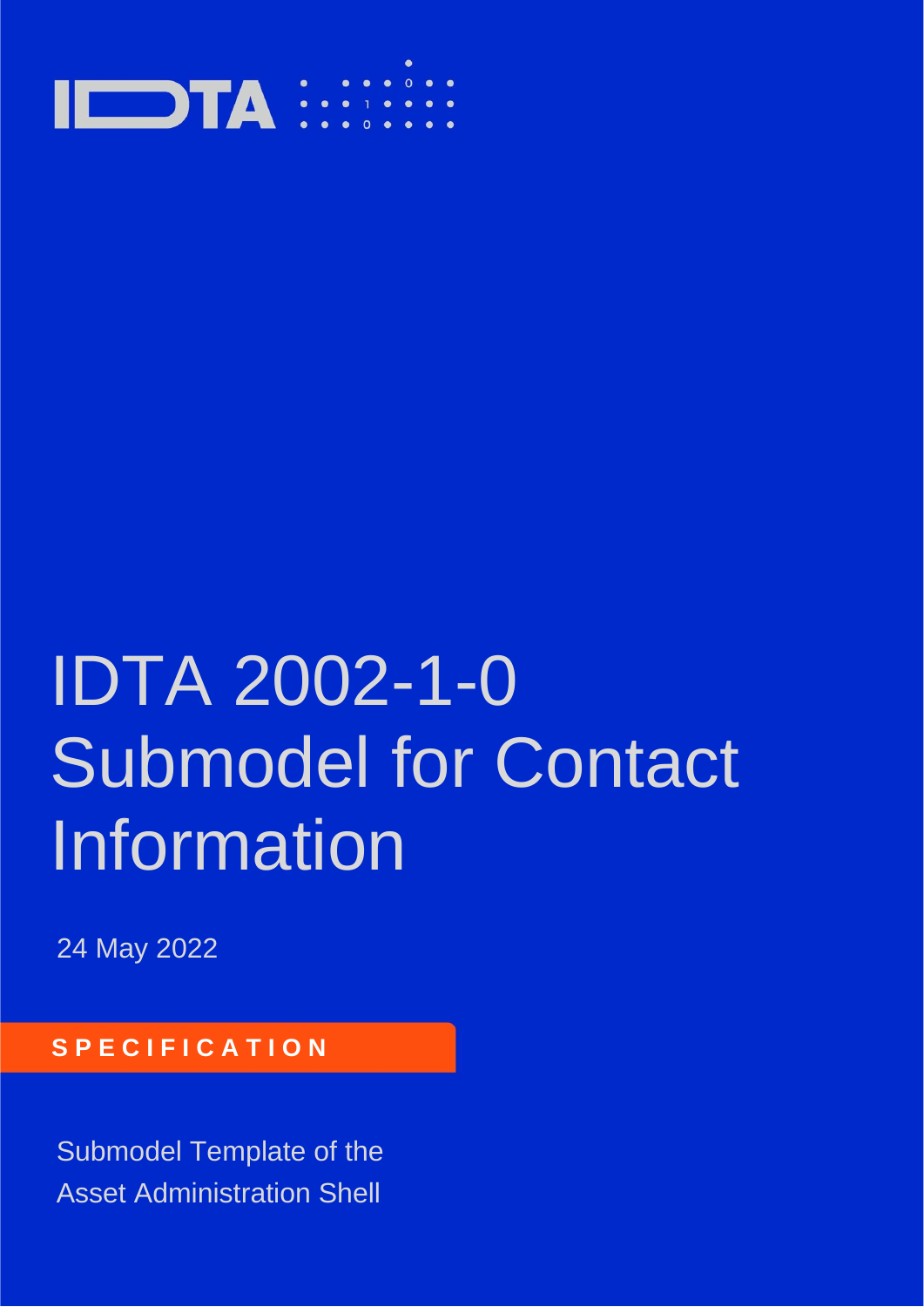# **Imprint**

**Publisher** Industrial Digital Twin Association Lyoner Strasse 18 60528 Frankfurt am Main Germany https://www.industrialdigitaltwin.org/

# Version history

2022-05-24 1 1<sup>st</sup> Version | Release of the Submodel template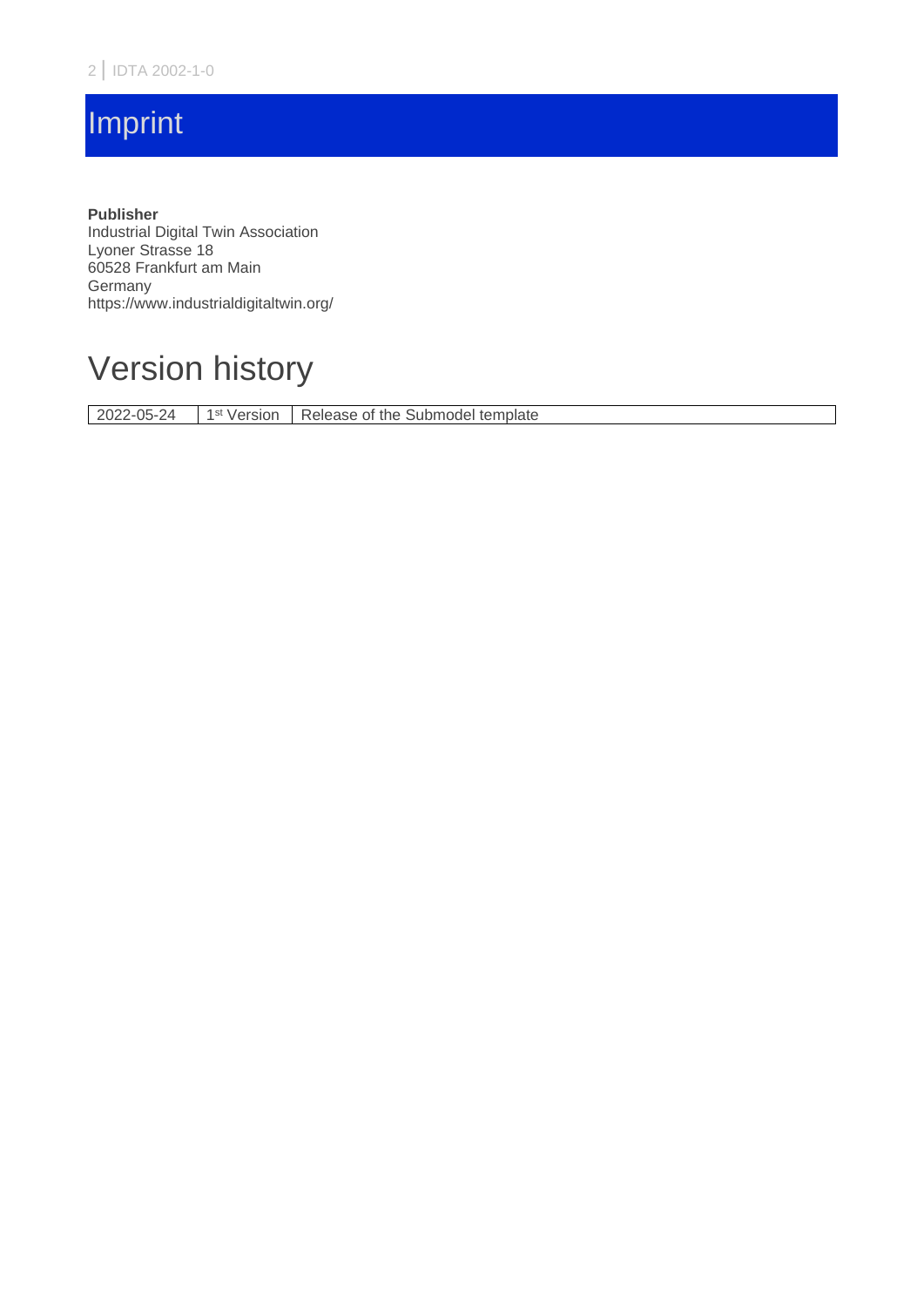# Contents

| 1 |                |  |
|---|----------------|--|
|   | 1.1            |  |
|   | 1.2            |  |
|   | 1.3            |  |
| 2 |                |  |
| 3 |                |  |
|   | 3.1            |  |
|   | 3.2            |  |
|   | 3.3            |  |
|   | 3.4            |  |
|   | 3.5            |  |
|   | 3.6            |  |
| 4 |                |  |
|   | Annex A.       |  |
|   | $\mathbf{1}$ . |  |
|   | 2.             |  |
|   |                |  |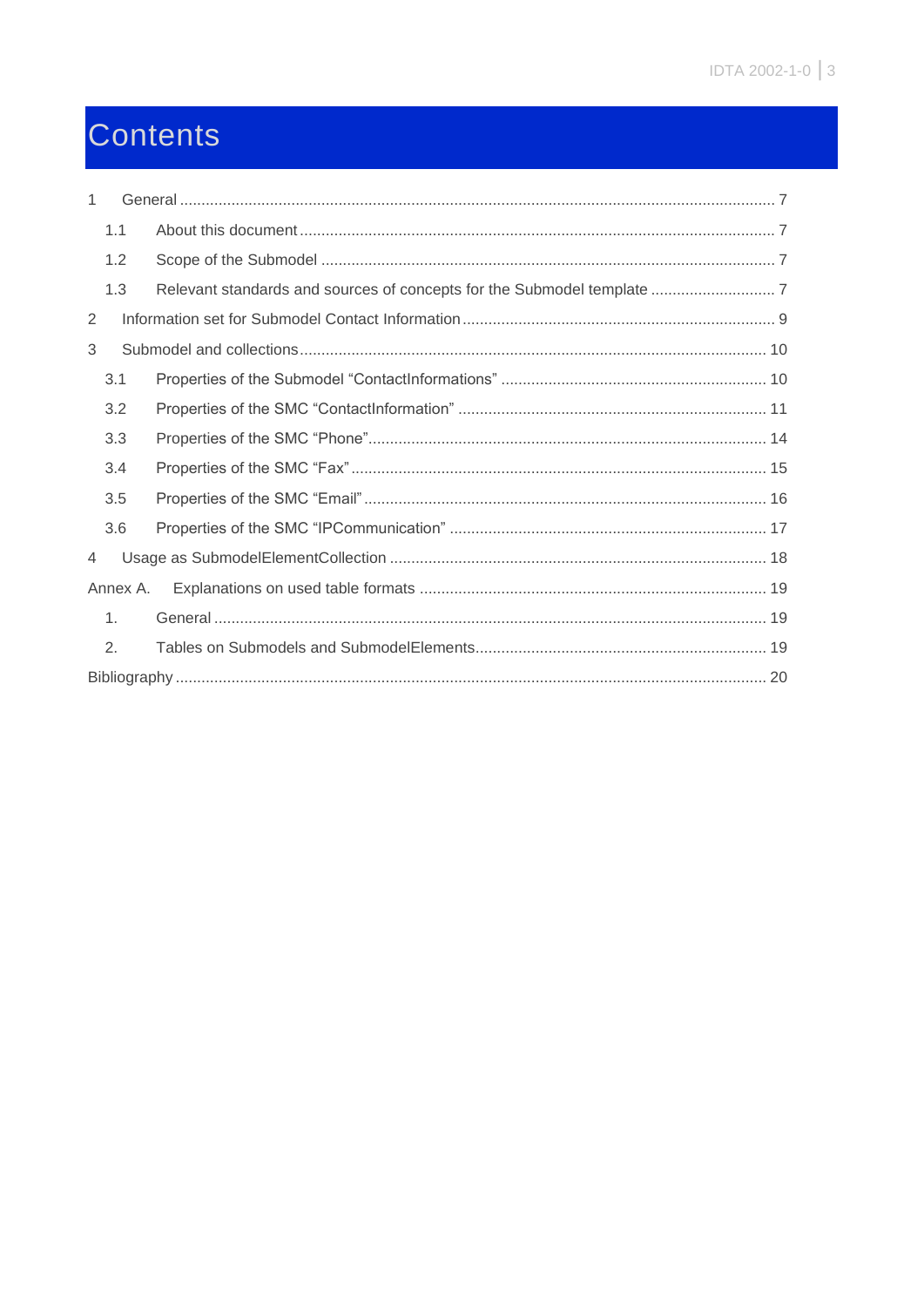# **Figures**

|--|--|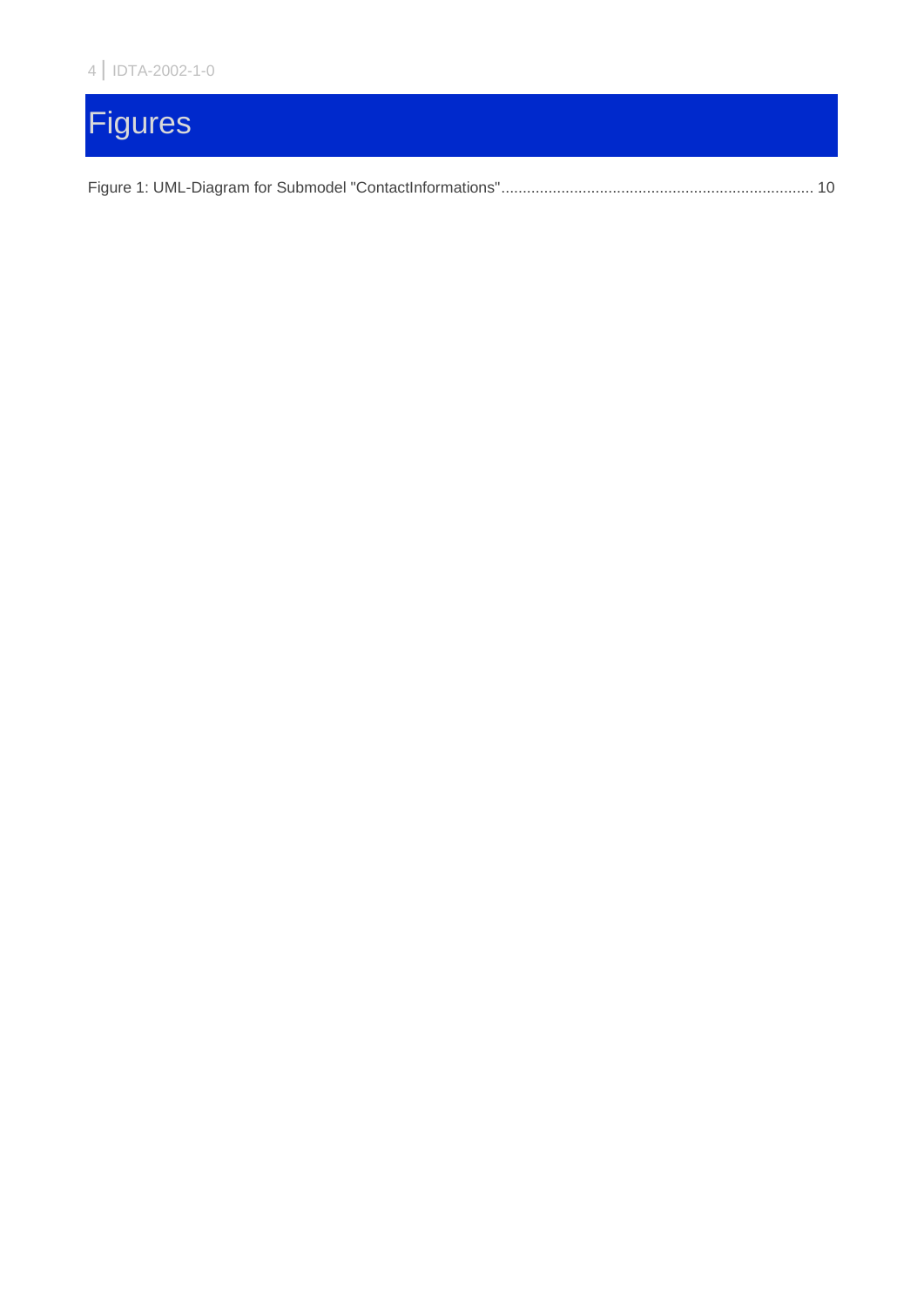# Tables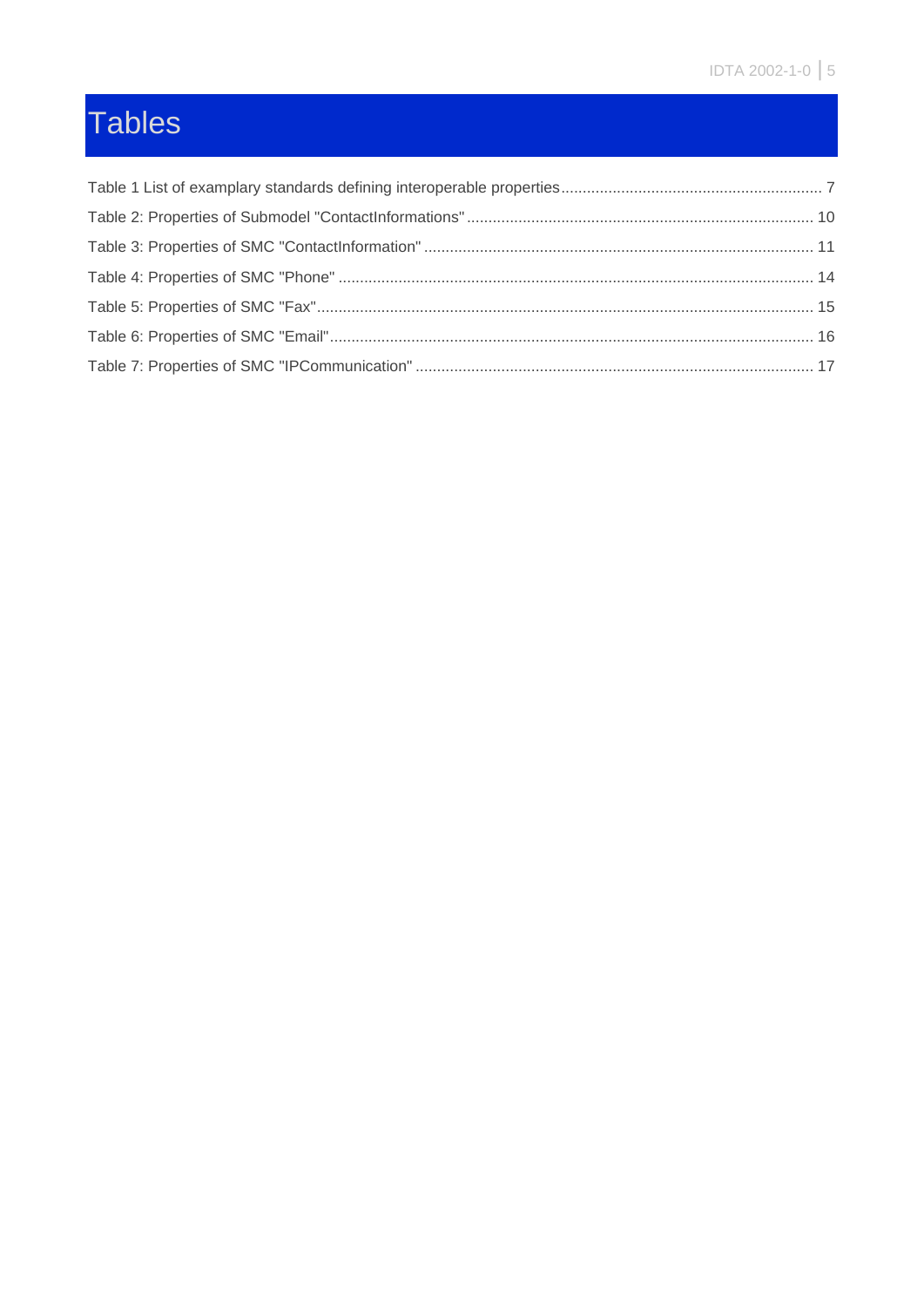# Foreword

We would like to thank Univ.-Prof. Dr.-Ing. Alexander Fay, Alaettin Dogan and Yuanheng Zhang of the department Mechanical and Civil Engineering at the Helmut Schmidt University / University of the Federal Armed Forces Hamburg and the working group "Contact Information" for their contribution to the document as well as the successful leading of discussions throughout the project.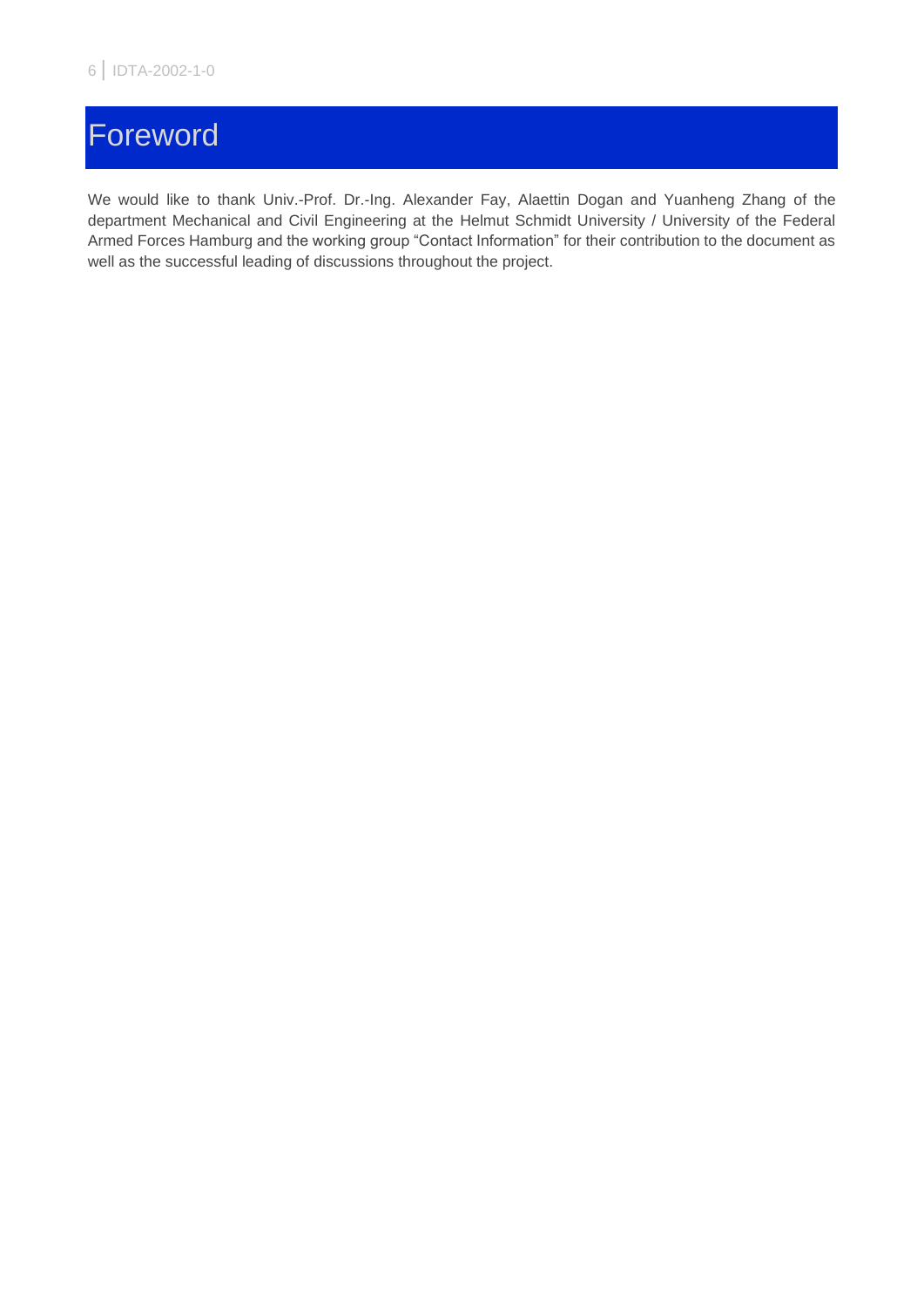# <span id="page-6-0"></span>1 General

#### <span id="page-6-1"></span>1.1About this document

This document is a part of a specification series. Each part specifies the contents of a Submodel template for the Asset Administration Shell (AAS). The AAS is described in [1], [2], [3] and [6]. First exemplary Submodel contents were described in [4], while the actual format of this document was derived by the "Administration Shell in Practice" [5]. The format aims to be very concise, giving only minimal necessary information for applying a Submodel template, while leaving deeper descriptions and specification of concepts, structures and mapping to the respective documents [1] to [6].

The target group of the specification are developers and editors of technical documentation and manufacturer information, which are describing assets in smart manufacturing by means of the Asset Administration Shell (AAS) and therefore need to create a Submodel instance with a hierarchy of SubmodelElements. This document especially details on the question, which SubmodelElements with which semantic identification shall be used for this purpose.

### <span id="page-6-2"></span>1.2Scope of the Submodel

This Submodel template aims at interoperable provision of contact information in regard to the asset of the respective Asset Administration Shell. Central element is the provision of properties [7], ideally interoperable by the means of dictionaries such as ECLASS and IEC CDD (Common Data Dictionary). The purpose of this document is to make selected specifications of Submodels in such manner that information about assets can be exchanged in a meaningful way between partners in a value creation network. It targets equipment for process industry and factory automation by defining standardized meta data.

The intended use-case is the provision of a standardized property structure for contact information, which can effectively accelerate the preperation for asset maintenance.

This concept can serve as a basis for standardizing the respective Submodel. The conception is based on studies of common practices at enterprises.

Beside standardized Submodel this template also introduces standardized SubmodelElementCollections (SMC) in order to improve the interoperability while modelling aspects of contact information within other Submodels.

#### <span id="page-6-3"></span>1.3Relevant standards and sources of concepts for the Submodel template

According to [3], interoperable properties might be defined by standards, consortium specifcations or manufacturer specifications. Useful standards providing sources of concepts are:

#### <span id="page-6-4"></span>**Table 1 List of examplary standards defining interoperable properties**

| IEC 62890:2020-07 - Industrial-process<br>measurement, control and automation - Life-cycle-<br>management for systems and components | Describes basic concepts of product types and<br>instances and the concepts of a life-cycle mode |
|--------------------------------------------------------------------------------------------------------------------------------------|--------------------------------------------------------------------------------------------------|
| VDMA 24903 - Obsolescence management -                                                                                               | Describes important event in the life-cycle of a                                                 |
| Exchange of information regarding change and                                                                                         | product type and identifies important information                                                |
| discontinuance of products and items                                                                                                 | elements to be conveyed                                                                          |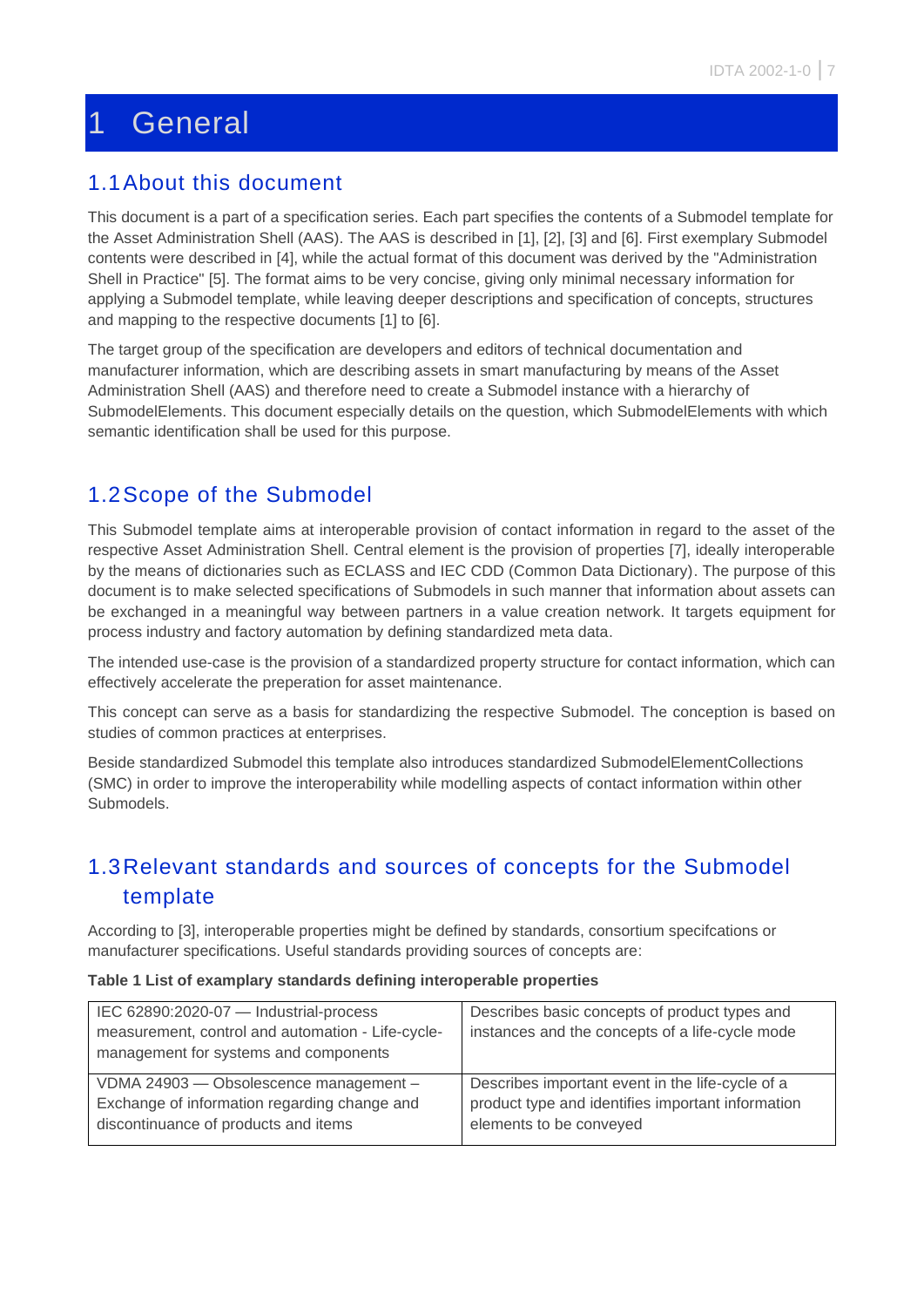So called property dictionaries are used identify information elements (see Terms and Definitions of [6]). Such property dictionaries include:

- ECLASS, see: https://www.eclasscontent.com/
- IEC CDD, see: https://cdd.iec.ch/cdd/iec61987/iec61987.nsf and https://cdd.iec.ch/cdd/iec62683/cdddev.nsf

In this document, properties are aimed to be described by ECLASS.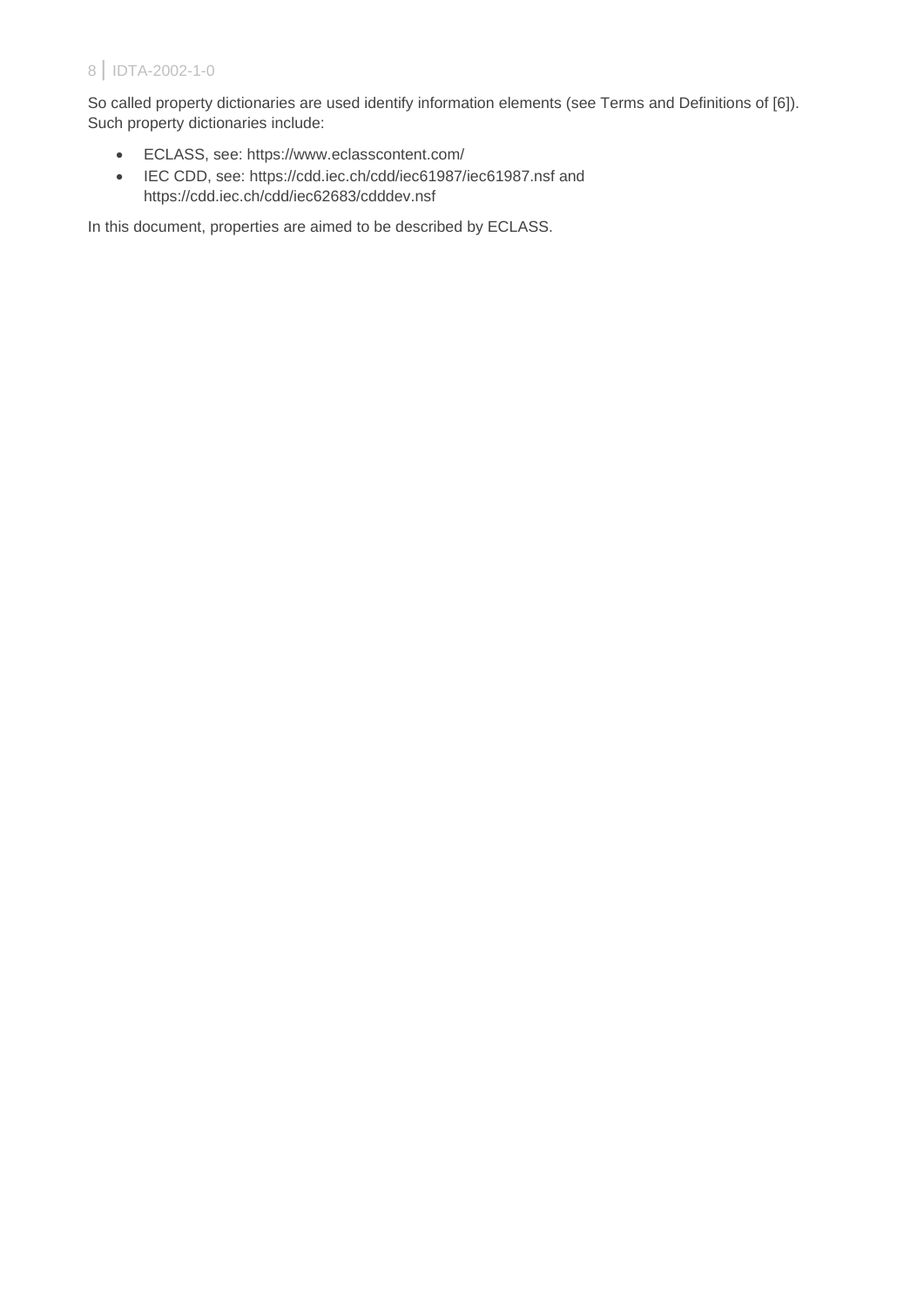# <span id="page-8-0"></span>2 Information set for Submodel Contact Information

While defining Submodels the following three aspects must be considered as suggested in [5]:

#### **Use and economic relevance**

The Submodel Contact Information is designed for service issues, e.g. maintenance or malfunction. The Submodel should show the available communication channels to reach the correct service provider without ambiguity. Beside manufacturers authorised partners may serve as service provider and contact for spare parts orders as well. In this way inquiries for repair services or spare parts can reach the right service contact directly and efficiently.

#### **Possible functions and interactions**

When a service issue occurs, customer can contact the responsible department of the manufacturer or an authorized service provider by using the communication channels specified in the Submodel. The properties for physical address and language availability can enable a rapid filtering of the wide range of all provided contacts. Furthermore, the specification of the time availability in contact channels like telephone or online communication helps customers to locate the right service contacts depending on the time when the issue occurs.

In regard to required property cardinalities, i.e. which property is mandatory or optional, this specification has been concepted to provide interoperable contact information via diverse channels. Therefore all properties within the SMC "ContactInformation" are defined as optional. If due to a specific use case further regulations or stipulations apply for providing contact information, the property cardinalities are to be adjusted accordingly. This flexibility in constaints also applies for re-usage of SMC "ContactInformation" in other Submodels, also see clause [4](#page-17-0) ["Usage as SubmodelElementCollection"](#page-17-0).

#### **Property specification**

See clause [3](#page-9-0) ["Submodel and collections"](#page-9-0).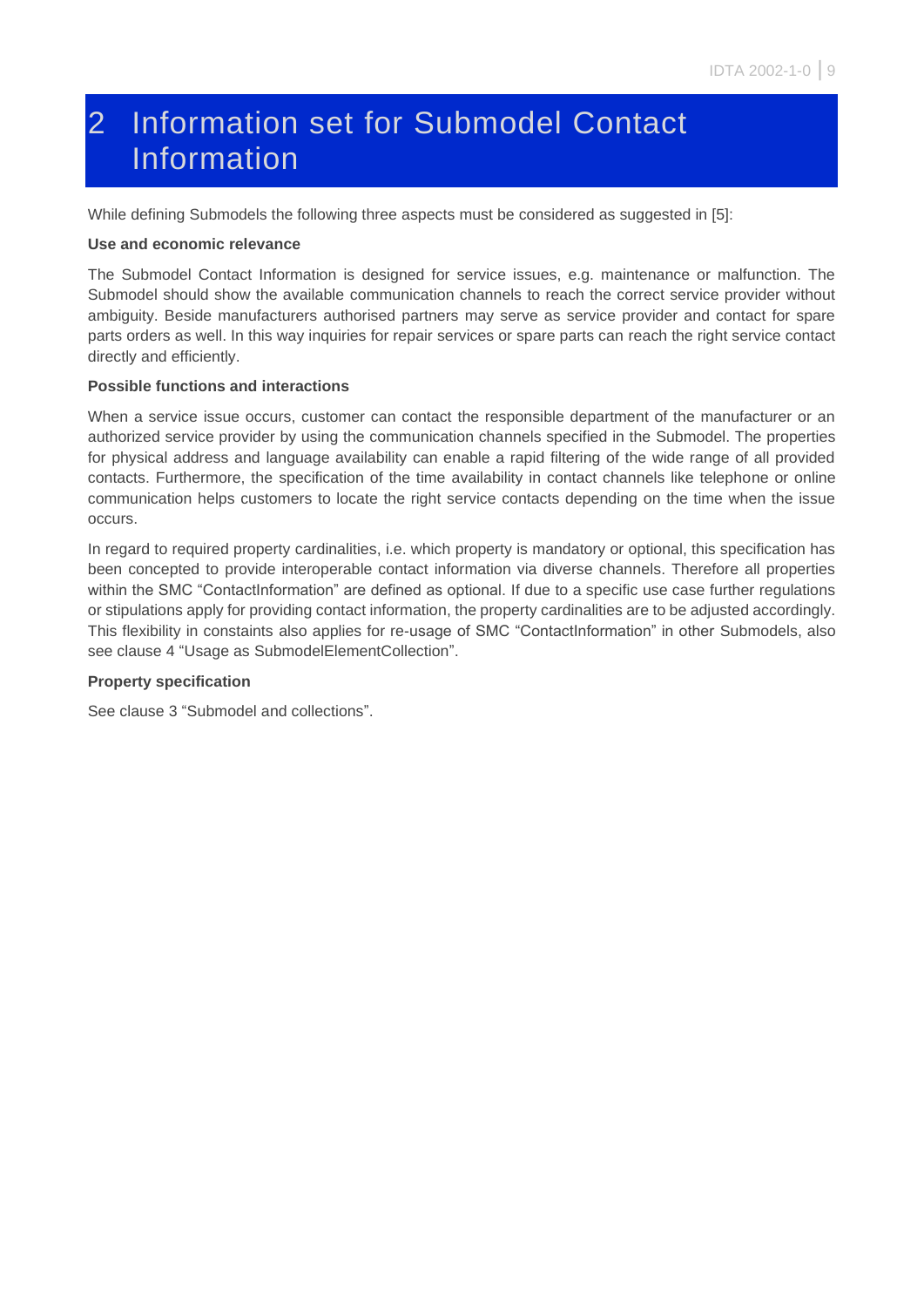# <span id="page-9-0"></span>3 Submodel and collections

## <span id="page-9-1"></span>3.1Properties of the Submodel "ContactInformations"

[Figure 1](#page-9-2) shows the UML-diagram defining the relevant properties which need to be set. [Table 2](#page-9-3) describes the details of the Submodel structure combined with examples.

#### <span id="page-9-2"></span>**Figure 1: UML-Diagram for Submodel "ContactInformations"**



#### <span id="page-9-3"></span>**Table 2: Properties of Submodel "ContactInformations"**

| lidShort:           | ContactInformations<br>Note: the above idShort shall always be as stated.             |             |       |  |  |
|---------------------|---------------------------------------------------------------------------------------|-------------|-------|--|--|
| <b>Class:</b>       | Submodel                                                                              |             |       |  |  |
| semanticld:         | [IRI] https://admin-shell.io/zvei/nameplate/1/0/ContactInformations                   |             |       |  |  |
| <b>Parent:</b>      | Asset Adminsitration Shell with asset, which is a 3rd party article                   |             |       |  |  |
| <b>Explanation:</b> | The Submodel "ContactInformations" is the collection for various contact information. |             |       |  |  |
| [SME type]          |                                                                                       |             |       |  |  |
|                     | semanticId = [idType]value                                                            | [valueType] | card. |  |  |
| <b>idShort</b>      | <b>Description@en</b>                                                                 | example     |       |  |  |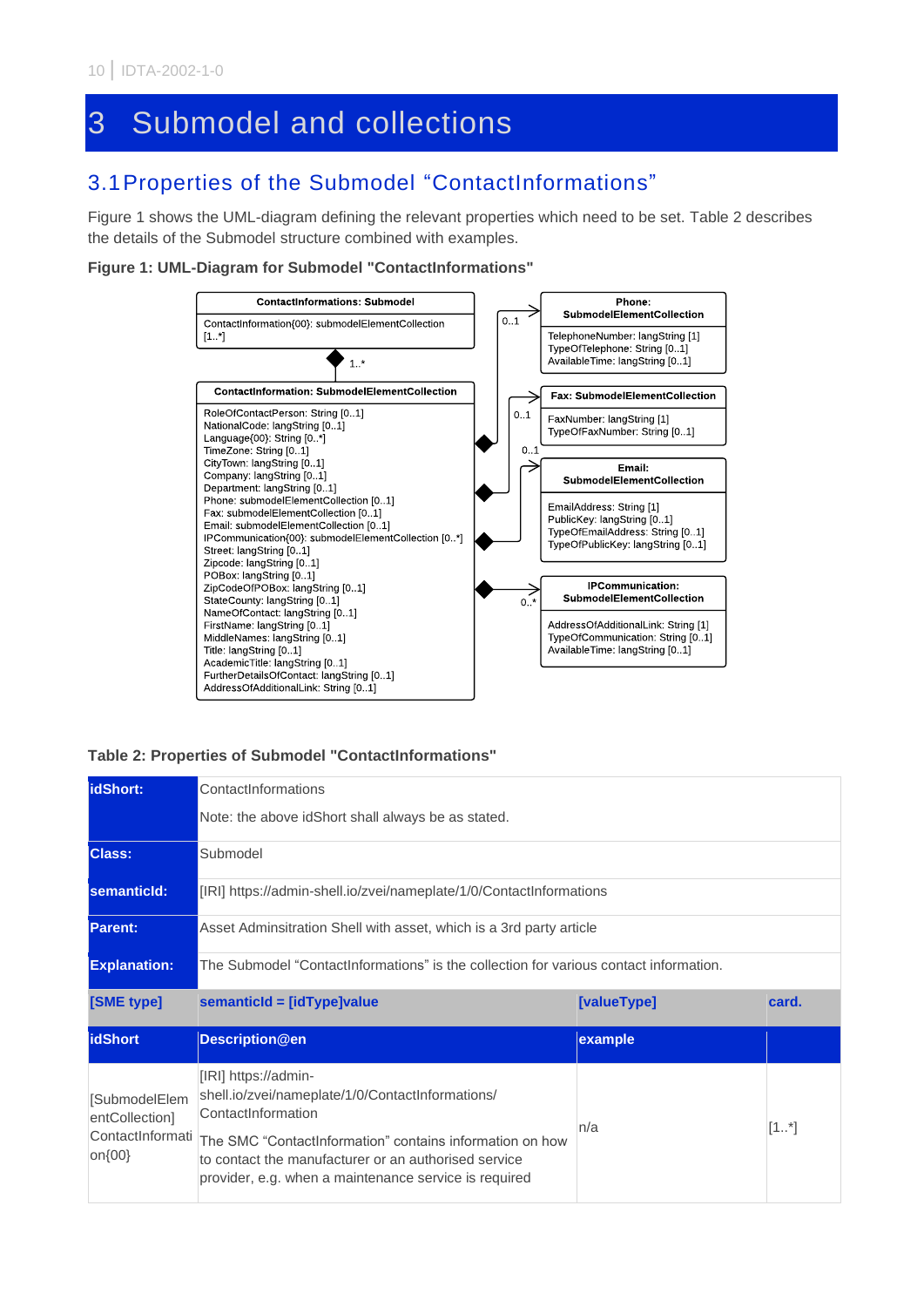### <span id="page-10-0"></span>3.2Properties of the SMC "ContactInformation"

[Figure 1](#page-9-2) shows the UML-diagram defining the relevant properties which need to be set. [Table 3](#page-10-1) describes the details of the SMC structure combined with examples.

<span id="page-10-1"></span>**Table 3: Properties of SMC "ContactInformation"**

| idShort:                                     | ContactInformation                                                                                                                                                                                                                                                                                                                                                                                                                   |                                                                                                                                                             |       |  |  |
|----------------------------------------------|--------------------------------------------------------------------------------------------------------------------------------------------------------------------------------------------------------------------------------------------------------------------------------------------------------------------------------------------------------------------------------------------------------------------------------------|-------------------------------------------------------------------------------------------------------------------------------------------------------------|-------|--|--|
|                                              | Note: the above idShort shall always be as stated.                                                                                                                                                                                                                                                                                                                                                                                   |                                                                                                                                                             |       |  |  |
| <b>Class:</b>                                | SubmodelElementCollection                                                                                                                                                                                                                                                                                                                                                                                                            |                                                                                                                                                             |       |  |  |
| semanticld:                                  | [IRI] https://admin-shell.io/zvei/nameplate/1/0/ContactInformations/ContactInformation                                                                                                                                                                                                                                                                                                                                               |                                                                                                                                                             |       |  |  |
| <b>isCaseOf</b>                              | [IRDI] 0173-1#02-AAQ837#005                                                                                                                                                                                                                                                                                                                                                                                                          |                                                                                                                                                             |       |  |  |
| <b>AllowDuplicate</b><br>True<br>ls          |                                                                                                                                                                                                                                                                                                                                                                                                                                      |                                                                                                                                                             |       |  |  |
| Parent:                                      | Submodel "ContactInformations"                                                                                                                                                                                                                                                                                                                                                                                                       |                                                                                                                                                             |       |  |  |
| <b>Explanation:</b>                          | The SMC "ContactInformation" contains information on how to contact the manufacturer or an<br>authorised service provider, e.g. when a maintenance service is required                                                                                                                                                                                                                                                               |                                                                                                                                                             |       |  |  |
| [SME type]                                   | semanticId = [idType]value                                                                                                                                                                                                                                                                                                                                                                                                           | [valueType]                                                                                                                                                 | card. |  |  |
| <b>idShort</b>                               | <b>Description@en</b>                                                                                                                                                                                                                                                                                                                                                                                                                | example                                                                                                                                                     |       |  |  |
| [Property]<br><b>RoleOfContactP</b><br>erson | [IRDI] 0173-1#02-AAO204#003<br>function of a contact person in a process<br>enumeration: 0173-1#07-AAS927#001 (administrativ<br>contact), 0173-1#07-AAS928#001 (commercial contact),<br>0173-1#07-AAS929#001 (other contact), 0173-1#07-<br>AAS930#001 (hazardous goods contact), 0173-1#07-<br>AAS931#001 (technical contact)<br>Note: the above mentioned ECLASS enumeration should be<br>declared as "open" for further addition. | [String]<br>0173-1#07-AAS931#001<br>ECLASS enumeration IRDI is [01]<br>preferable. If no IRDI<br>available, custom input as<br>String may also be accepted. |       |  |  |
| $[MLP]$ <sup>1</sup><br>NationalCode         | [IRDI] 0173-1#02-AAO134#002<br>code of a country                                                                                                                                                                                                                                                                                                                                                                                     | [langString] <sup>1</sup><br>DE@de                                                                                                                          | [01]  |  |  |

<span id="page-10-2"></span><sup>1</sup> Recommendation: property declaration as MLP is required by its semantic definition. As the property value is language independent, users are recommended to provide maximal 1 string in any language of the user's choice.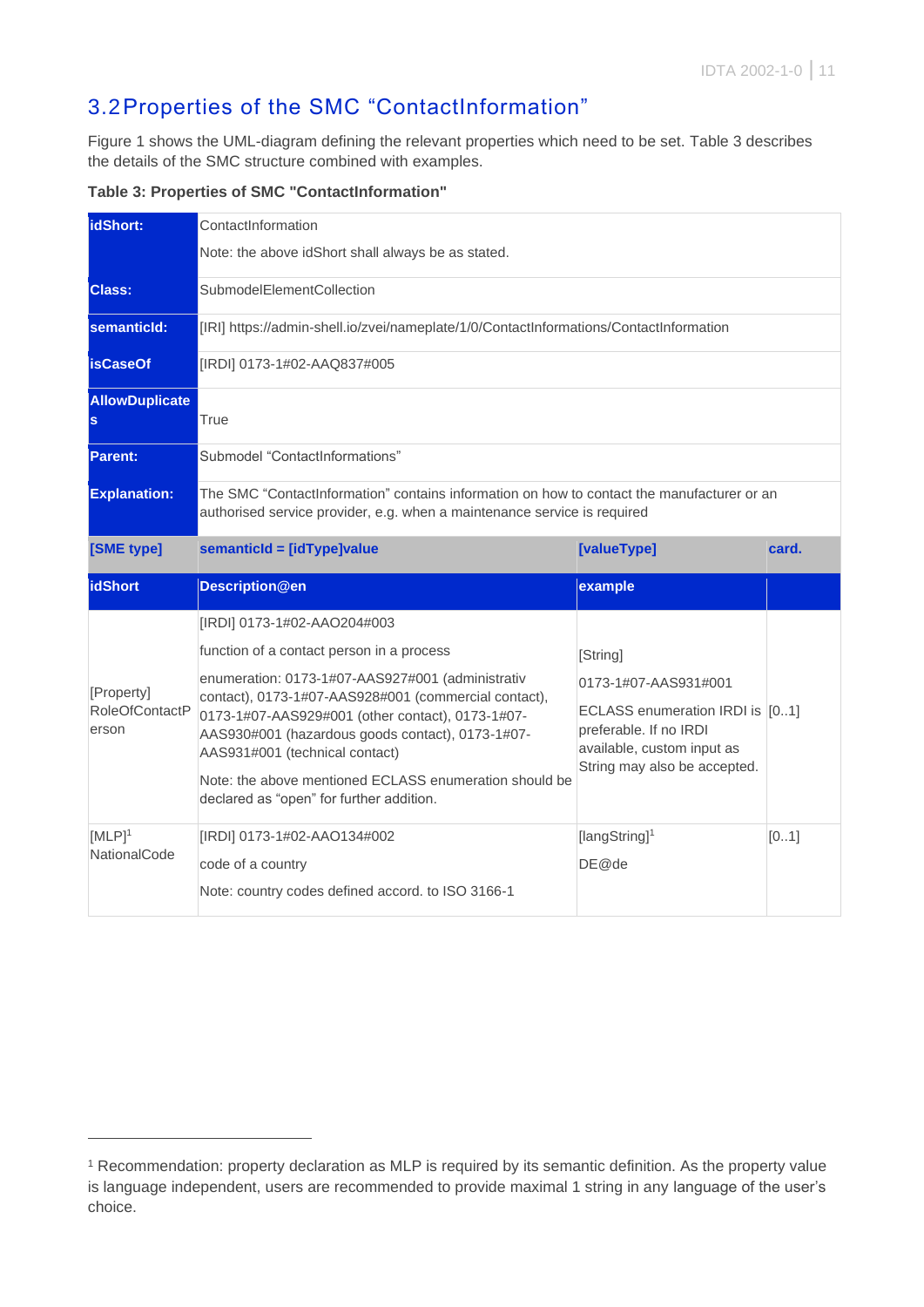| [Property]<br>Language                   | [IRI] https://admin-<br>shell.io/zvei/nameplate/1/0/ContactInformations/<br>ContactInformation/Language<br>isCaseOf: [IRDI] 0173-1#02-AAO895#003<br>Available language<br>Note: language codes defined accord. to ISO 639-1<br>Note: as per ECLASS definition, Expression and<br>representation of thoughts, information, feelings, ideas<br>through characters | [String]<br>de                        | $[0,.*]$ |
|------------------------------------------|-----------------------------------------------------------------------------------------------------------------------------------------------------------------------------------------------------------------------------------------------------------------------------------------------------------------------------------------------------------------|---------------------------------------|----------|
| [Property]<br>TimeZone                   | [IRI] https://admin-<br>shell.io/zvei/nameplate/1/0/ContactInformations/<br>ContactInformation/TimeZone<br>offsets from Coordinated Universal Time (UTC)<br>Note: notation accord, to ISO 8601<br>Note: for time in UTC the zone designator "Z" is to be used                                                                                                   | [String]<br>Ζ<br>$-12:00$<br>$+14:00$ | [01]     |
| [MLP]<br>CityTown                        | [IRDI] 0173-1#02-AAO132#002<br>town or city<br>Note: mandatory property according to EU Machine<br>Directive 2006/42/EC.                                                                                                                                                                                                                                        | [langString]<br>Musterstadt@de        | [01]     |
| [MLP]<br>Company                         | [IRDI] 0173-1#02-AAW001#001<br>name of the company                                                                                                                                                                                                                                                                                                              | [langString]<br>ABC Company@en        | [01]     |
| [MLP]<br>Department                      | [IRDI] 0173-1#02-AAO127#003<br>administrative section within an organisation where a<br>business partner is located                                                                                                                                                                                                                                             | [langString]<br>Vertrieb@de           | [01]     |
| [SubmodelElem<br>entCollection]<br>Phone | [IRI] https://admin-<br>shell.io/zvei/nameplate/1/0/ContactInformations/<br>ContactInformation/Phone<br>Phone number including type<br>See separate clause                                                                                                                                                                                                      | n/a                                   | [01]     |
| [SubmodelElem<br>entCollection]<br>Fax   | [IRDI] 0173-1#02-AAQ834#005<br>Fax number including type<br>See separate clause                                                                                                                                                                                                                                                                                 | n/a                                   | [01]     |
| [SubmodelElem<br>entCollection]<br>Email | [IRDI] 0173-1#02-AAQ836#005<br>E-mail address and encryption method<br>See separate clause                                                                                                                                                                                                                                                                      | n/a                                   | [01]     |
| entCollection]<br>$n{00}$                | [SubmodelElem [IRI] https://admin-<br>shell.io/zvei/nameplate/1/0/ContactInformations/<br>IPCommunicatio ContactInformation/IPCommunication<br>IP-based communication channels, e.g. chat or video call<br>See separate clause                                                                                                                                  | n/a                                   | [0, 1]   |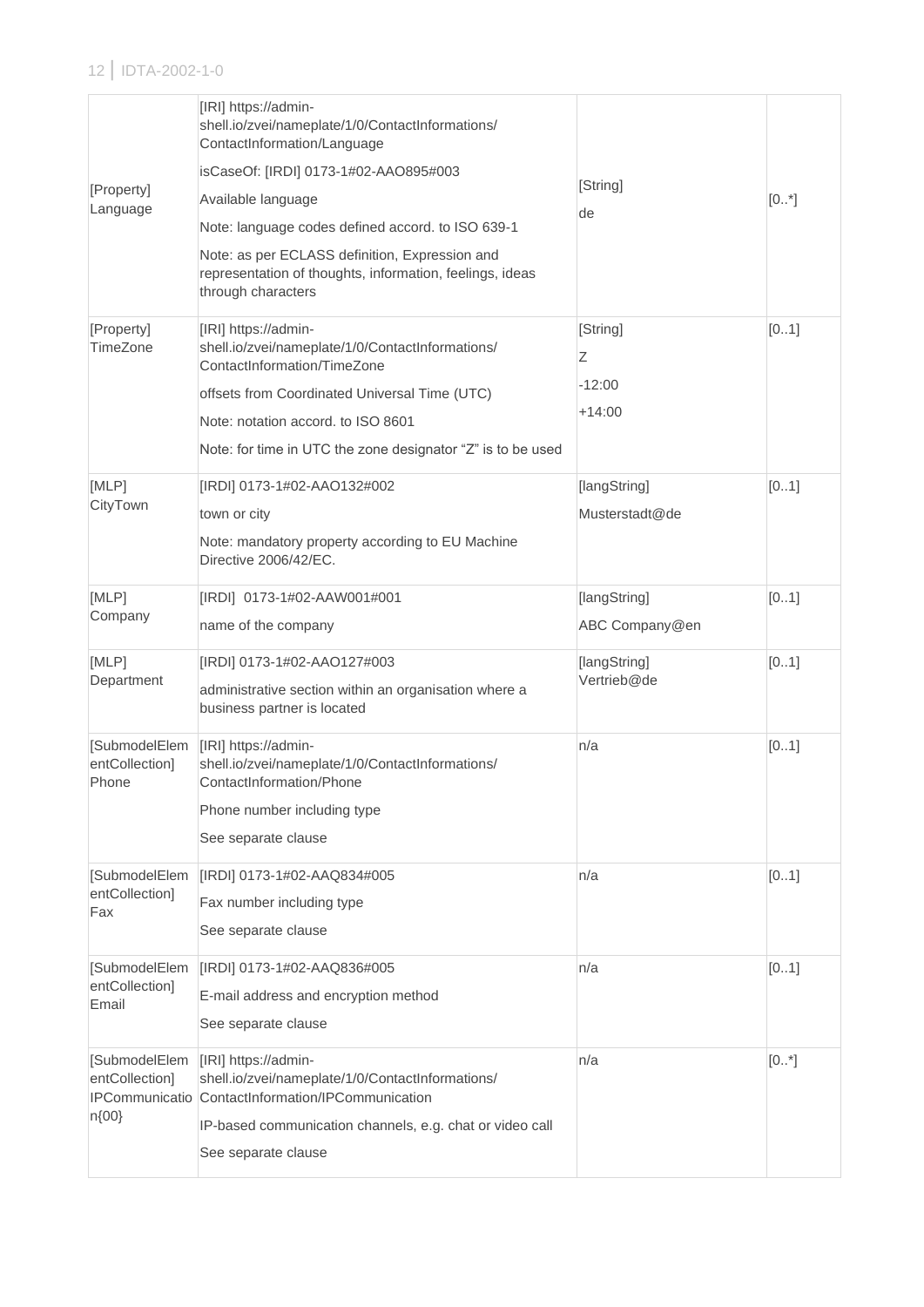| [MLP]<br><b>Street</b>                     | [IRDI] 0173-1#02-AAO128#002<br>street name and house number                                                   | [langString]<br>Musterstraße 1@de     | [01] |
|--------------------------------------------|---------------------------------------------------------------------------------------------------------------|---------------------------------------|------|
| $[MLP]$ <sup>1</sup><br>Zipcode            | [IRDI] 0173-1#02-AAO129#002<br>ZIP code of address                                                            | [langString] <sup>1</sup><br>12345@de | [01] |
| [MLP]<br><b>POBox</b>                      | [IRDI] 0173-1#02-AAO130#002<br>P.O. box number                                                                | [langString]<br>PF 1234@de            | [01] |
| $[MLP]$ <sup>1</sup><br>ZipCodeOfPOBo<br>х | [IRDI] 0173-1#02-AAO131#002<br>ZIP code of P.O. box address                                                   | [langString] <sup>1</sup><br>12345@de | [01] |
| [MLP]<br>StateCounty                       | [IRDI] 0173-1#02-AAO133#002<br>federal state a part of a state                                                | [langString]<br>Muster-Bundesland@de  | [01] |
| [MLP]<br>NameOfContact                     | [IRDI] 0173-1#02-AAO205#002<br>surname of a contact person                                                    | [langString]                          | [01] |
| [MLP]<br>FirstName                         | [IRDI] 0173-1#02-AAO206#002<br>first name of a contact person                                                 | [langString]                          | [01] |
| [MLP]<br><b>MiddleNames</b>                | [IRDI] 0173-1#02-AAO207#002<br>middle names of contact person                                                 | [langString]                          | [01] |
| [MLP]<br><b>Title</b>                      | [IRDI] 0173-1#02-AAO208#003<br>common, formal, religious, or other title preceding a contact<br>person's name | [langString]                          | [01] |
| [MLP]<br>AcademicTitle                     | [IRDI] 0173-1#02-AAO209#003<br>academic title preceding a contact person's name                               | [langString]                          | [01] |
| [MLP]<br>FurtherDetailsOf<br>Contact       | [IRDI] 0173-1#02-AAO210#002<br>additional information of the contact person                                   | [langString]                          | [01] |
| [Property]<br>AddressOfAdditi<br>onalLink  | [IRDI] 0173-1#02-AAQ326#002<br>web site address where information about the product or<br>contact is given    | [String]                              | [01] |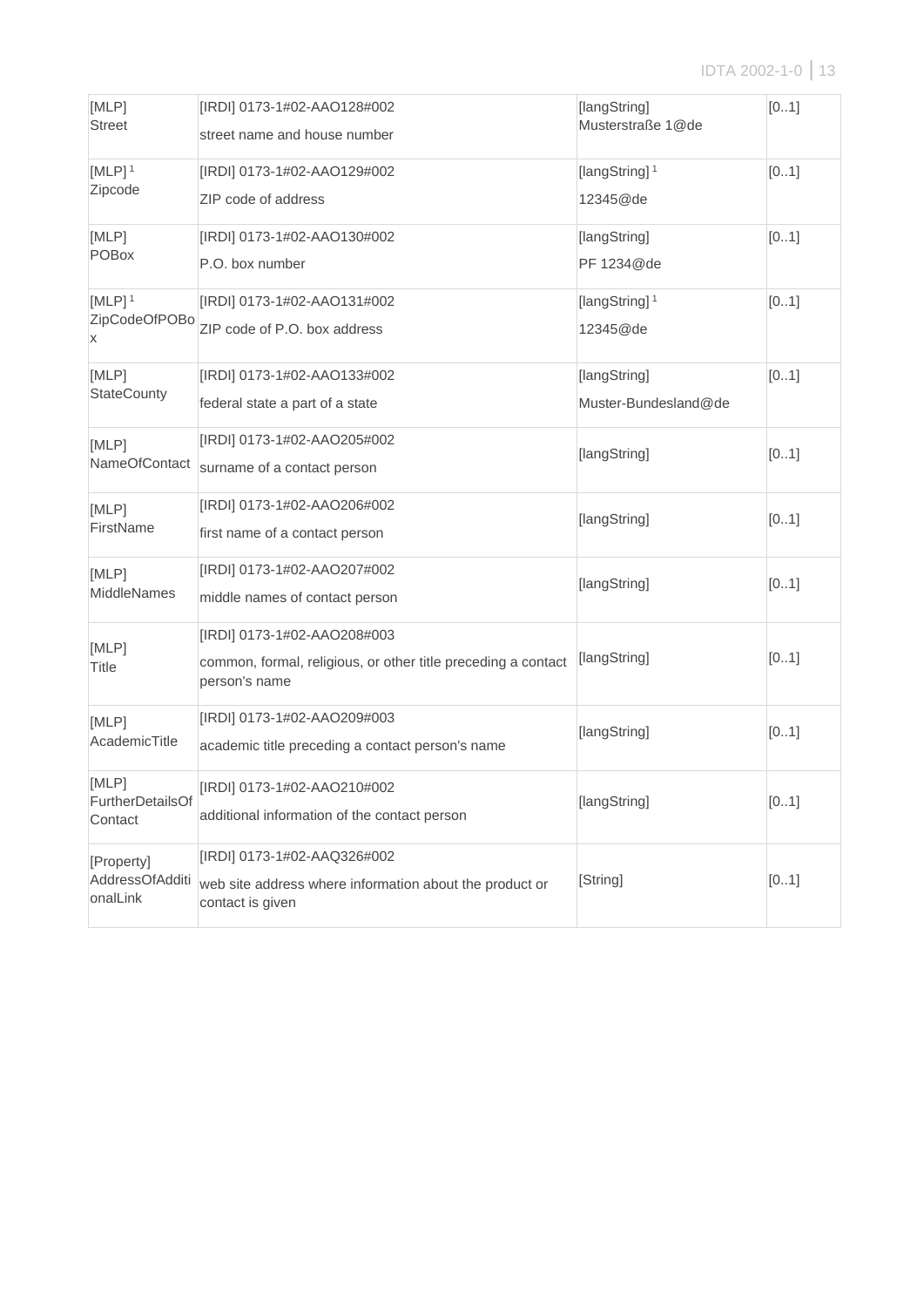### <span id="page-13-0"></span>3.3Properties of the SMC "Phone"

[Figure 1](#page-9-2) shows the UML-diagram defining the relevant properties which need to be set. [Table 4](#page-13-1) describes the details of the SMC structure combined with examples.

<span id="page-13-1"></span>**Table 4: Properties of SMC "Phone"**

| idShort:             | Phone                                                                                                                                                                                                                                                  |                                        |       |  |
|----------------------|--------------------------------------------------------------------------------------------------------------------------------------------------------------------------------------------------------------------------------------------------------|----------------------------------------|-------|--|
| <b>Class:</b>        | SubmodelElementCollection                                                                                                                                                                                                                              |                                        |       |  |
| semanticld:          | [IRI] https://admin-shell.io/zvei/nameplate/1/0/ContactInformations/ContactInformation/Phone                                                                                                                                                           |                                        |       |  |
| <b>isCaseOf</b>      | [IRDI] 0173-1#02-AAQ833#005                                                                                                                                                                                                                            |                                        |       |  |
| <b>Parent:</b>       | SMC "ContactInformation"                                                                                                                                                                                                                               |                                        |       |  |
| <b>Explanation:</b>  | Phone number including type                                                                                                                                                                                                                            |                                        |       |  |
| [SME type]           | semanticId = [idType]value                                                                                                                                                                                                                             | [valueType]                            | card. |  |
| <b>idShort</b>       | <b>Description@en</b>                                                                                                                                                                                                                                  | example                                |       |  |
| $[MLP]$ <sup>1</sup> | [IRDI] 0173-1#02-AAO136#002                                                                                                                                                                                                                            | [langString] <sup>1</sup>              |       |  |
| TelephoneNumb<br>er  | complete telephone number to be called to reach a business<br>partner                                                                                                                                                                                  | +491234567890@de                       | $[1]$ |  |
|                      | [IRDI] 0173-1#02-AAO137#003<br>characterization of a telephone according to its location or                                                                                                                                                            |                                        |       |  |
| [Property]           | usage                                                                                                                                                                                                                                                  | [String]                               |       |  |
| e                    | TypeOfTelephon enumeration: 0173-1#07-AAS754#001 (office), 0173-1#07-<br>AAS755#001 (office mobile), 0173-1#07-AAS756#001<br>(secretary), 0173-1#07-AAS757#001 (substitute), 0173-<br>1#07-AAS758#001 (home), 0173-1#07-AAS759#001<br>(private mobile) | 0173-1#07-AAS754#001                   | [01]  |  |
| [MLP]                | [IRI] https://admin-<br>shell.io/zvei/nameplate/1/0/ContactInformations/                                                                                                                                                                               | [langString]                           |       |  |
| AvailableTime        | ContactInformation/AvailableTime/                                                                                                                                                                                                                      | Montag - Freitag 08:00 bis<br>16:00@de | [01]  |  |
|                      | Specification of the available time window                                                                                                                                                                                                             |                                        |       |  |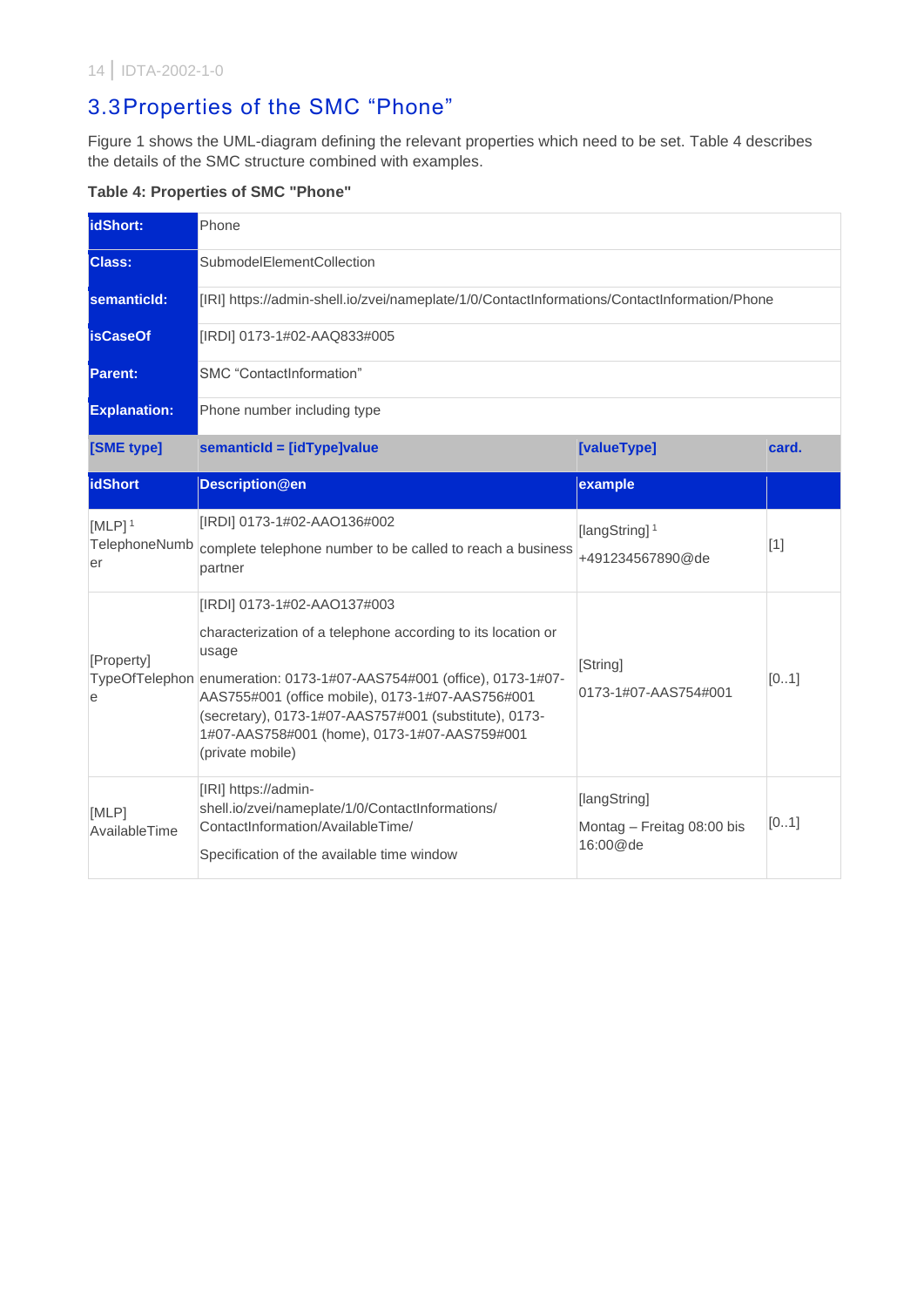### <span id="page-14-0"></span>3.4Properties of the SMC "Fax"

[Figure 1](#page-9-2) shows the UML-diagram defining the relevant properties which need to be set. [Table 5](#page-14-1) describes the details of the SMC structure combined with examples.

<span id="page-14-1"></span>**Table 5: Properties of SMC "Fax"**

| lidShort:                         | Fax                                                                                                                |                                               |       |  |  |
|-----------------------------------|--------------------------------------------------------------------------------------------------------------------|-----------------------------------------------|-------|--|--|
| <b>Class:</b>                     | SubmodelElementCollection                                                                                          |                                               |       |  |  |
| semanticld:                       | [IRDI] 0173-1#02-AAQ834#005                                                                                        |                                               |       |  |  |
| <b>Parent:</b>                    | SMC "ContactInformation"                                                                                           |                                               |       |  |  |
| <b>Explanation:</b>               | Fax number including type                                                                                          |                                               |       |  |  |
| [SME type]                        | semanticId = [idType]value                                                                                         | [valueType]                                   | card. |  |  |
|                                   |                                                                                                                    |                                               |       |  |  |
| <b>idShort</b>                    | <b>Description@en</b>                                                                                              | example                                       |       |  |  |
| $[MLP]$ <sup>1</sup><br>FaxNumber | [IRDI] 0173-1#02-AAO195#002<br>complete telephone number to be called to reach a business<br>partner's fax machine | [langString] <sup>1</sup><br>+491234567890@de | $[1]$ |  |  |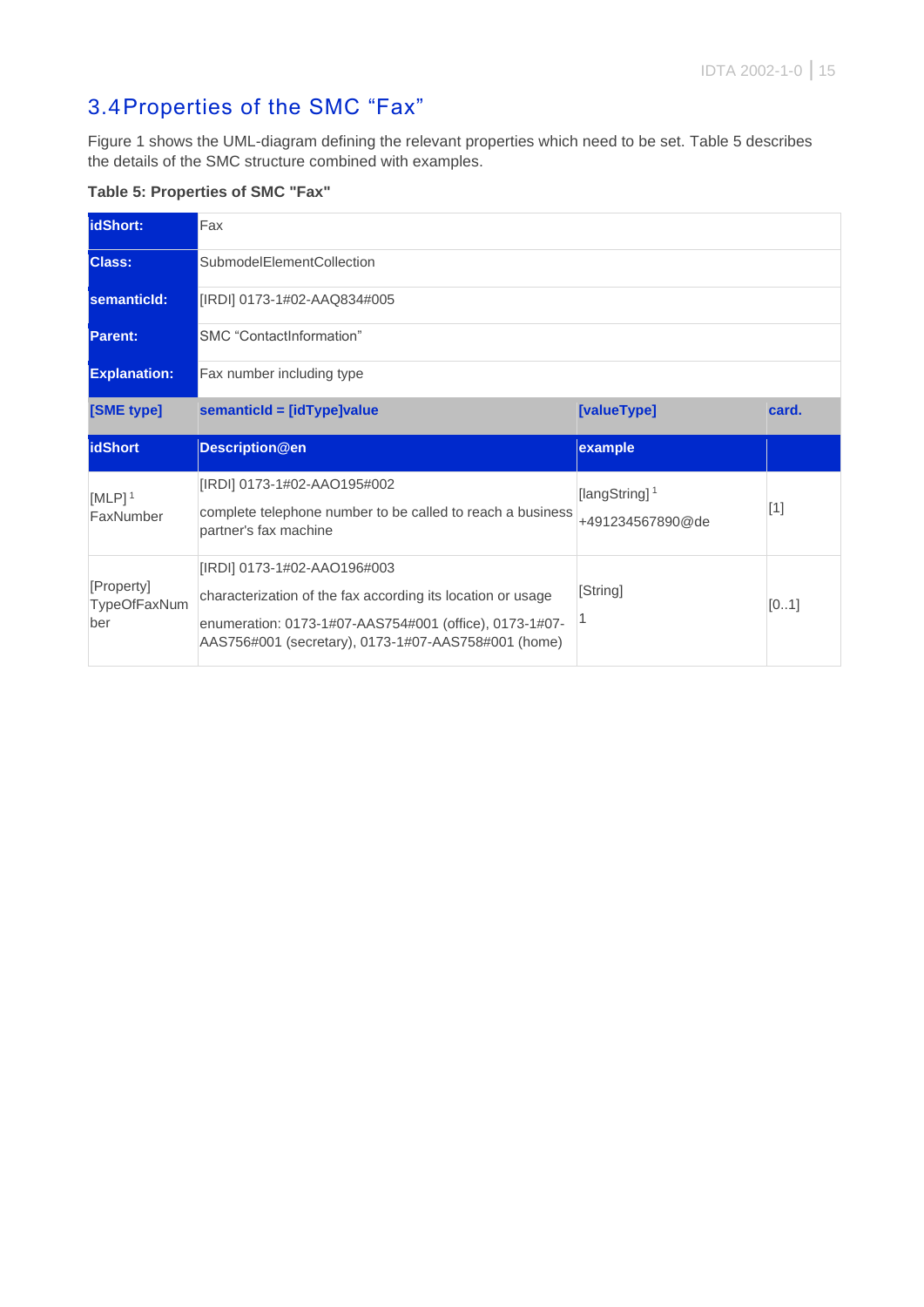### <span id="page-15-0"></span>3.5Properties of the SMC "Email"

[Figure 1](#page-9-2) shows the UML-diagram defining the relevant properties which need to be set. [Table 6](#page-15-1) describes the details of the SMC structure combined with examples.

#### <span id="page-15-1"></span>**Table 6: Properties of SMC "Email"**

| idShort:                            | Email                                                                                                                                               |                           |       |  |
|-------------------------------------|-----------------------------------------------------------------------------------------------------------------------------------------------------|---------------------------|-------|--|
| <b>Class:</b>                       | SubmodelElementCollection                                                                                                                           |                           |       |  |
| semanticld:                         | [IRDI] 0173-1#02-AAQ836#005                                                                                                                         |                           |       |  |
| <b>Parent:</b>                      | SMC "ContactInformation"                                                                                                                            |                           |       |  |
| <b>Explanation:</b>                 | E-mail address and encryption method                                                                                                                |                           |       |  |
| [SME type]                          | semanticId = [idType]value                                                                                                                          | [valueType]               | card. |  |
| <b>idShort</b>                      | <b>Description@en</b>                                                                                                                               | example                   |       |  |
| [Property]                          | [IRDI] 0173-1#02-AAO198#002                                                                                                                         | [String]                  | $[1]$ |  |
| <b>EmailAddress</b>                 | electronic mail address of a business partner                                                                                                       | email@muster-ag.de        |       |  |
| $[MLP]$ <sup>1</sup>                | [IRDI] 0173-1#02-AAO200#002                                                                                                                         |                           |       |  |
| PublicKey                           | public part of an unsymmetrical key pair to sign or encrypt<br>text or messages                                                                     | [langString] <sup>1</sup> | [01]  |  |
|                                     | [IRDI] 0173-1#02-AAO199#003                                                                                                                         |                           |       |  |
| [Property]<br>TypeOfEmailAd         | characterization of an e-mail address according to its<br>location or usage                                                                         | [String]                  | [01]  |  |
| dress                               | enumeration: 0173-1#07-AAS754#001 (office), 0173-1#07-<br>AAS756#001 (secretary), 0173-1#07-AAS757#001<br>(substitute), 0173-1#07-AAS758#001 (home) | 0173-1#07-AAS754#001      |       |  |
| [MLP]<br><b>TypeOfPublicKe</b><br>У | [IRDI] 0173-1#02-AAO201#002<br>characterization of a public key according to its encryption<br>process                                              | [langString]              | [01]  |  |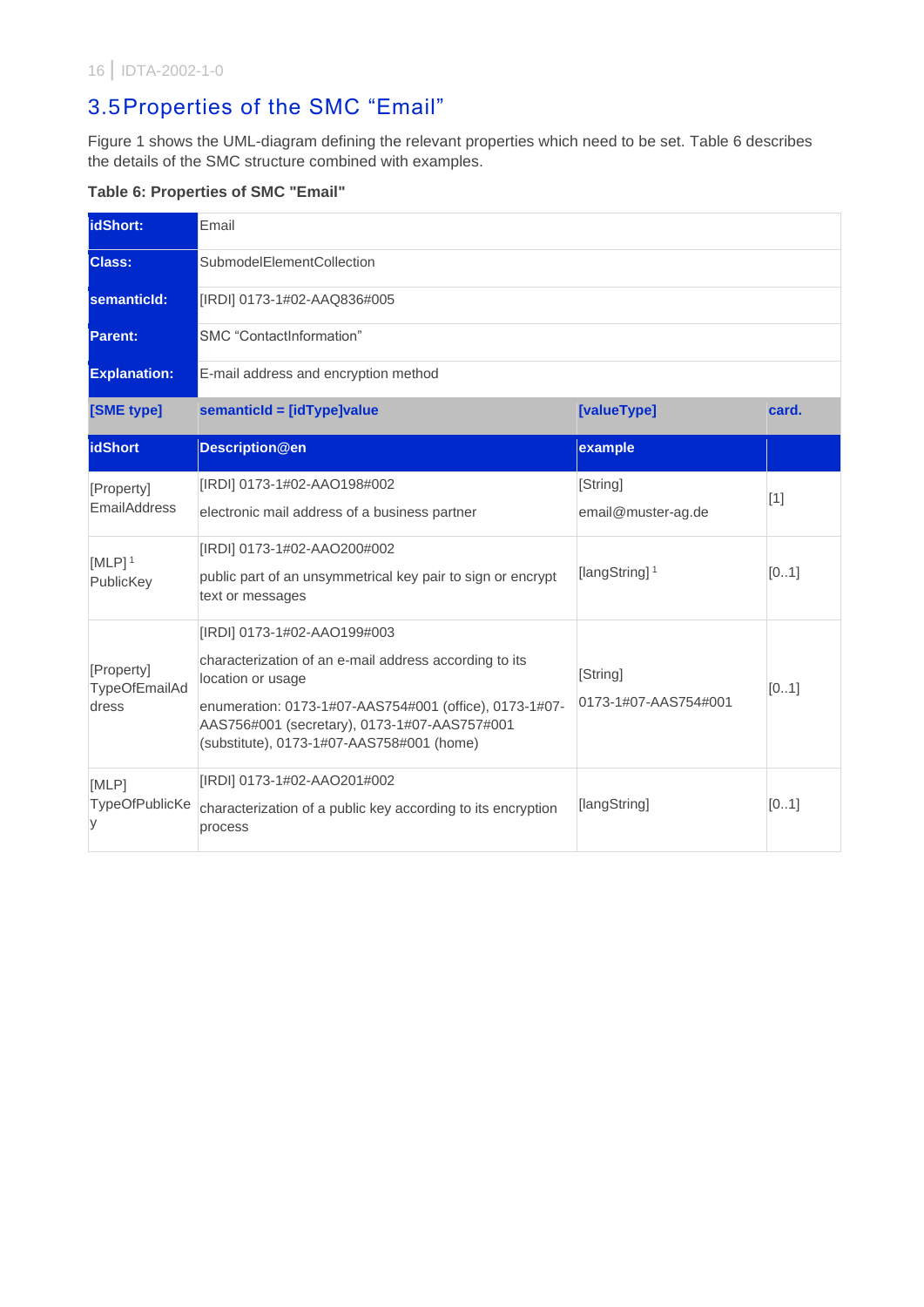### <span id="page-16-0"></span>3.6Properties of the SMC "IPCommunication"

[Figure 1](#page-9-2) shows the UML-diagram defining the relevant properties which need to be set. [Table 7](#page-16-1) describes the details of the SMC structure combined with examples.

<span id="page-16-1"></span>**Table 7: Properties of SMC "IPCommunication"**

| idShort:                                  | IPCommunication{00}                                                                                                                                                                             |                                                        |       |  |  |
|-------------------------------------------|-------------------------------------------------------------------------------------------------------------------------------------------------------------------------------------------------|--------------------------------------------------------|-------|--|--|
| <b>Class:</b>                             | SubmodelElementCollection                                                                                                                                                                       |                                                        |       |  |  |
| semanticld:                               | [IRI] https://admin-shell.io/zvei/nameplate/1/0/ContactInformations/ContactInformation/<br>IPCommunication/                                                                                     |                                                        |       |  |  |
| <b>Parent:</b>                            | SMC "ContactInformation"                                                                                                                                                                        |                                                        |       |  |  |
| <b>Explanation:</b>                       | IP-based communication channels, e.g. chat or video call                                                                                                                                        |                                                        |       |  |  |
| [SME type]                                | semanticId = [idType]value                                                                                                                                                                      | [valueType]                                            | card. |  |  |
| <b>idShort</b>                            | <b>Description@en</b>                                                                                                                                                                           | example                                                |       |  |  |
| [Property]<br>AddressOfAdditi<br>onalLink | [IRDI] 0173-1#02-AAQ326#002<br>web site address where information about the product or<br>contact is given                                                                                      | [String]                                               | $[1]$ |  |  |
| [Property]<br>TypeOfCommun<br>ication     | [IRI] https://admin-shell.io/zvei/nameplate/1/0/<br>ContactInformations/<br>ContactInformation/IPCommunication/TypeOfCommunicatio<br>n<br>characterization of an IP-based communication channel | [String]<br>Chat<br>Video call                         | [01]  |  |  |
| [MLP]<br>AvailableTime                    | [IRI] https://admin-<br>shell.io/zvei/nameplate/1/0/ContactInformations/<br>ContactInformation/AvailableTime/<br>Specification of the available time window                                     | [langString]<br>Montag - Freitag 08:00 bis<br>16:00@de | [01]  |  |  |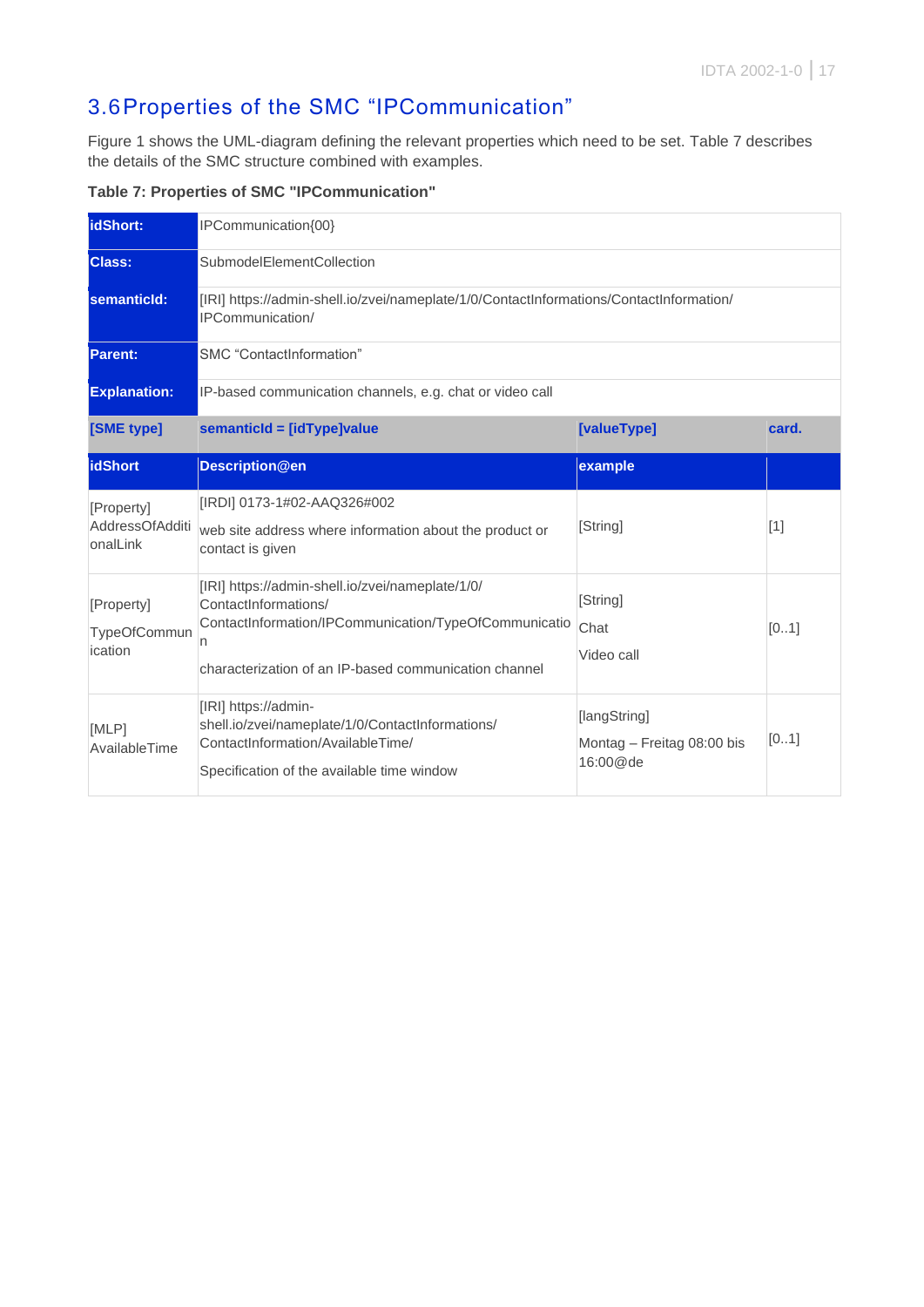# <span id="page-17-0"></span>4 Usage as SubmodelElementCollection

Due to the fact that contact information can be re-used in various contexts beside service issues, the specified SMC "ContactInformation" in section [3](#page-9-0) can be used within other Submodels. In this way the parent Submodel can utilize standardized means of providing contact information, while the specific context of contact information remains identifiable through the parent Submodel.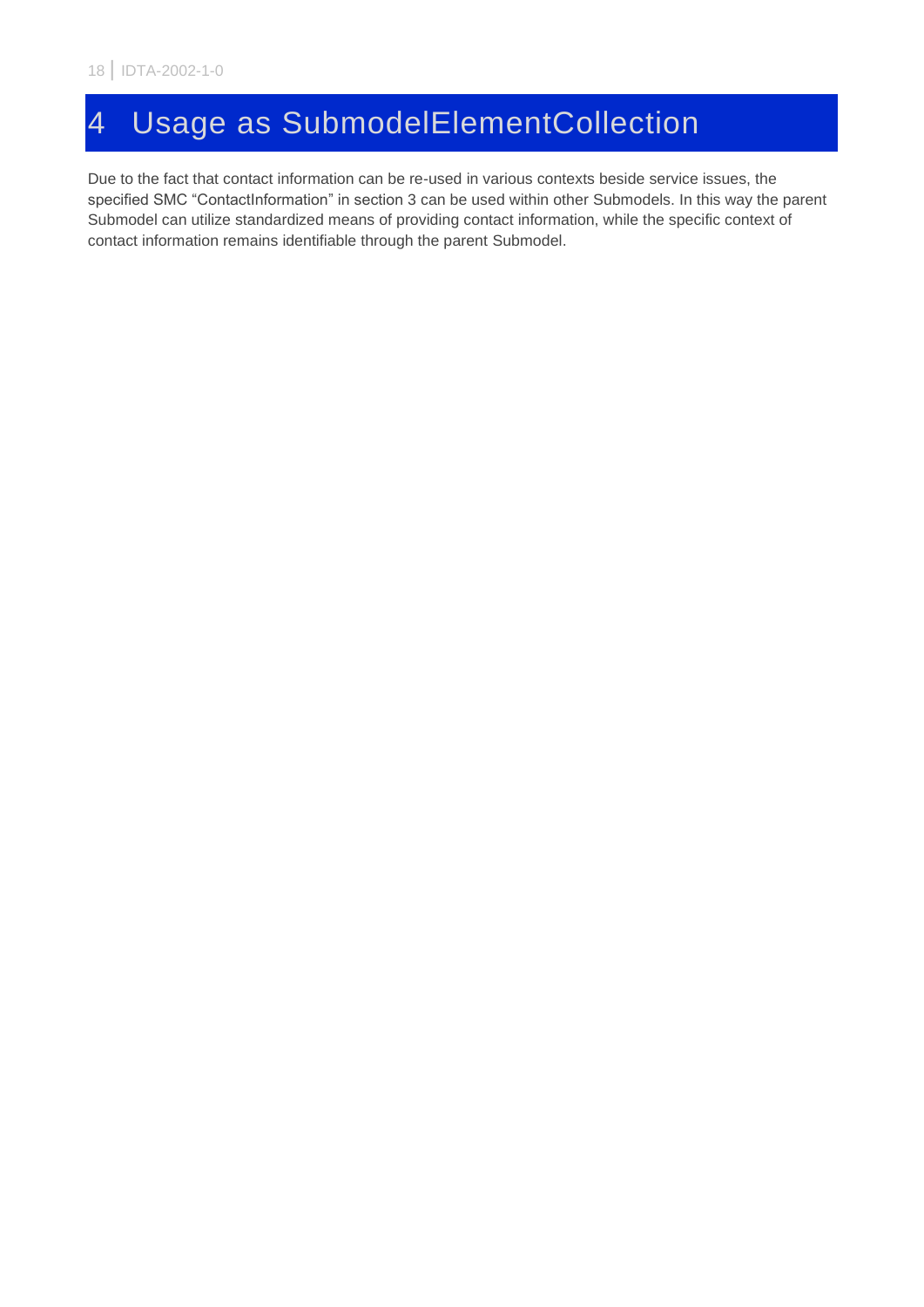# <span id="page-18-0"></span>Annex A. Explanations on used table formats

#### <span id="page-18-1"></span>1. General

The used tables in this document try to outline information as concise as possible. They do not convey all information on Submodels and SubmodelElements. For this purpose, the definitive definitions are given by a separate file in form of an AASX file of the Submodel template and its elements.

### <span id="page-18-2"></span>2. Tables on Submodels and SubmodelElements

For clarity and brevity, a set of rules is used for the tables for describing Submodels and SubmodelElements.

- The tables follow in principle the same conventions as in [5].
- The table heads abbreviate 'cardinality' with 'card'.
- The tables often place two informations in different rows of the same table cell. In this case, the first information is marked out by sharp brackets [] form the second information. A special case are the semanticIds, which are marked out by the format: (type)(local)[idType]value.
- The types of SubmodelElements are abbreviated:

| SME type    | SubmodelElement type      |
|-------------|---------------------------|
| Property    | Property                  |
| <b>MLP</b>  | MultiLanguageProperty     |
| Range       | Range                     |
| File        | File                      |
| <b>Blob</b> | <b>Blob</b>               |
| Ref         | ReferenceElement          |
| Rel         | RelationshipElement       |
| <b>SMC</b>  | SubmodelElementCollection |

- If an idShort ends with '{00}', this indicates a suffix of the respective length (here: 2) of decimal digits, in order to make the idShort unique. A different idShort might be choosen, as long as it is unique in the parent's context.
- The Keys of semanticId in the main section feature only idType and value, such as: [IRI]https://admin-shell.io/vdi/2770/1/0/DocumentId/Id. The attributes "type" and "local" (typically "ConceptDescription" and "(local)" or "GlobalReference" and (no-local)") need to be set accordingly; see [6].
- If a table does not contain a column with "parent" heading, all represented attributes share the same parent. This parent is denoted in the head of the table.
- Multi-language strings are represented by the text value, followed by '@'-character and the ISO 639 language code: example@de.
- The [valueType] is only given for Properties.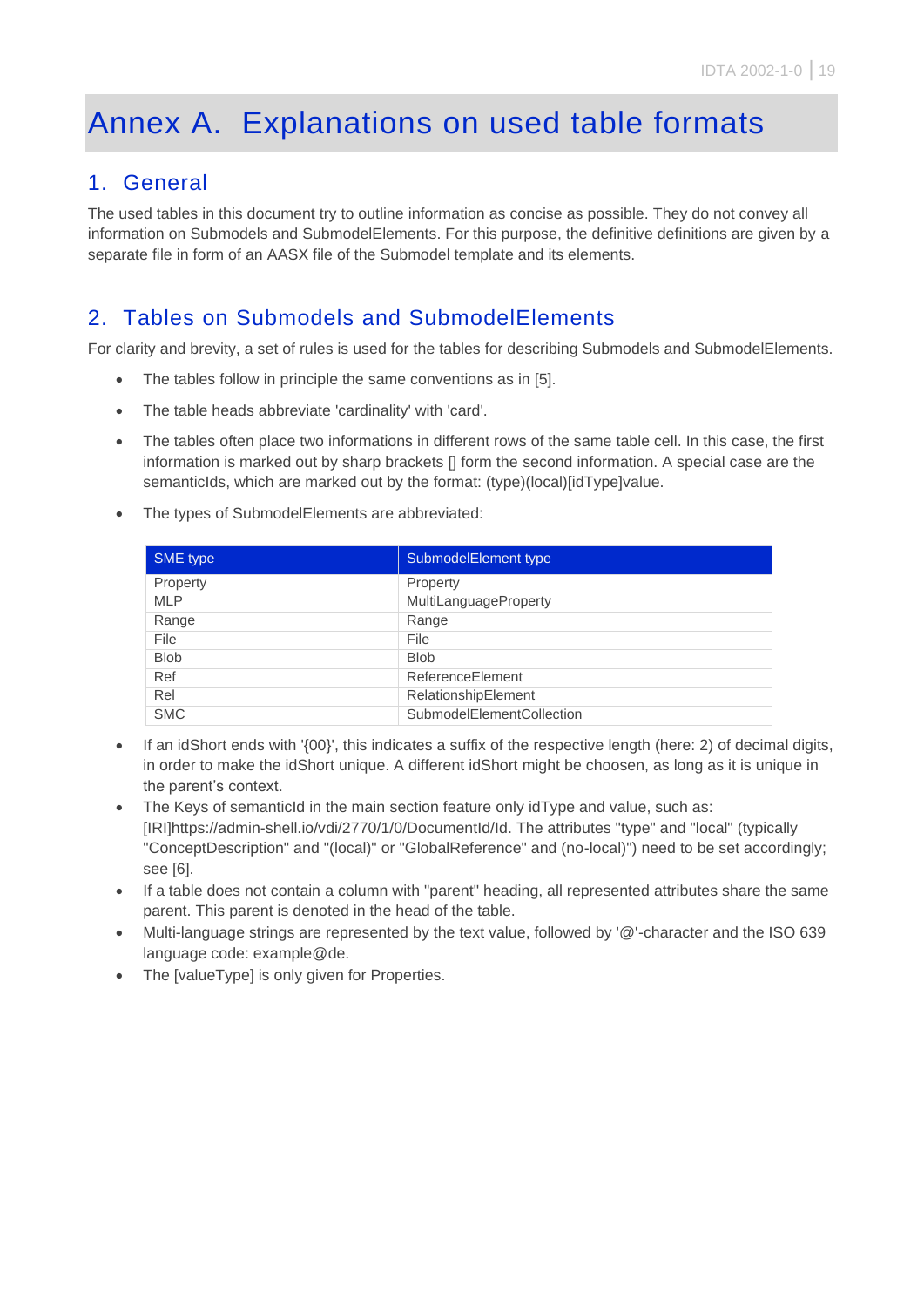# <span id="page-19-0"></span>Bibliography

| $[1]$ | "Recommendations for implementing the strategic initiative INDUSTRIE 4.0", acatech,<br>April 2013. [Online]. Available https://www.acatech.de/Publikation/recommendations-for-<br>implementing-the-strategic-initiative-industrie-4-0-final-report-of-the-industrie-4-0-working-<br>group/                                                                                                                                                               |
|-------|----------------------------------------------------------------------------------------------------------------------------------------------------------------------------------------------------------------------------------------------------------------------------------------------------------------------------------------------------------------------------------------------------------------------------------------------------------|
| $[2]$ | "Implementation Strategy Industrie 4.0: Report on the results of the Industrie 4.0<br>Platform"; BITKOM e.V. / VDMA e.V., /ZVEI e.V., April 2015. [Online]. Available:<br>https://www.bitkom.org/noindex/Publikationen/2016/Sonstiges/Implementation-Strategy-<br>Industrie-40/2016-01-Implementation-Strategy-Industrie40.pdf                                                                                                                           |
| $[3]$ | "The Structure of the Administration Shell: TRILATERAL PERSPECTIVES from France,<br>Italy and Germany", March 2018, [Online]. Available: https://www.plattform-<br>i40.de/I40/Redaktion/EN/Downloads/Publikation/hm-2018-trilaterale-coop.html                                                                                                                                                                                                           |
| $[4]$ | "Beispiele zur Verwaltungsschale der Industrie 4.0-Komponente - Basisteil (German)";<br>ZVEI e.V., Whitepaper, November 2016. [Online]. Available: https://www.zvei.org/presse-<br>medien/publikationen/beispiele-zur-verwaltungsschale-der-industrie-40-komponente-<br>basisteil/                                                                                                                                                                       |
| [5]   | "Verwaltungsschale in der Praxis. Wie definiere ich Teilmodelle, beispielhafte Teilmodelle<br>und Interaktion zwischen Verwaltungsschalen (in German)", Version 1.0, April 2019,<br>Plattform Industrie 4.0 in Kooperation mit VDE GMA Fachausschuss 7.20, Federal<br>Ministry for Economic Affairs and Energy (BMWi), Available: https://www.plattform-<br>i40.de/PI40/Redaktion/DE/Downloads/Publikation/2019-verwaltungsschale-in-der-<br>praxis.html |
| [6]   | "Details of the Asset Administration Shell; Part 1 - The exchange of information between<br>partners in the value chain of Industrie 4.0 (Version 3.0RC01)", November 2020, [Online].<br>Available: https://www.plattform-<br>i40.de/PI40/Redaktion/EN/Downloads/Publikation/Details-of-the-Asset-Administration-<br>Shell-Part1.html                                                                                                                    |
| $[7]$ | "Semantic interoperability: challenges in the digital transformation age"; IEC, International<br>Electronical Commission; 2019. [Online]. Available:<br>https://basecamp.iec.ch/download/iec-white-paper-semantic-interoperability-challenges-<br>in-the-digital-transformation-age-en/                                                                                                                                                                  |